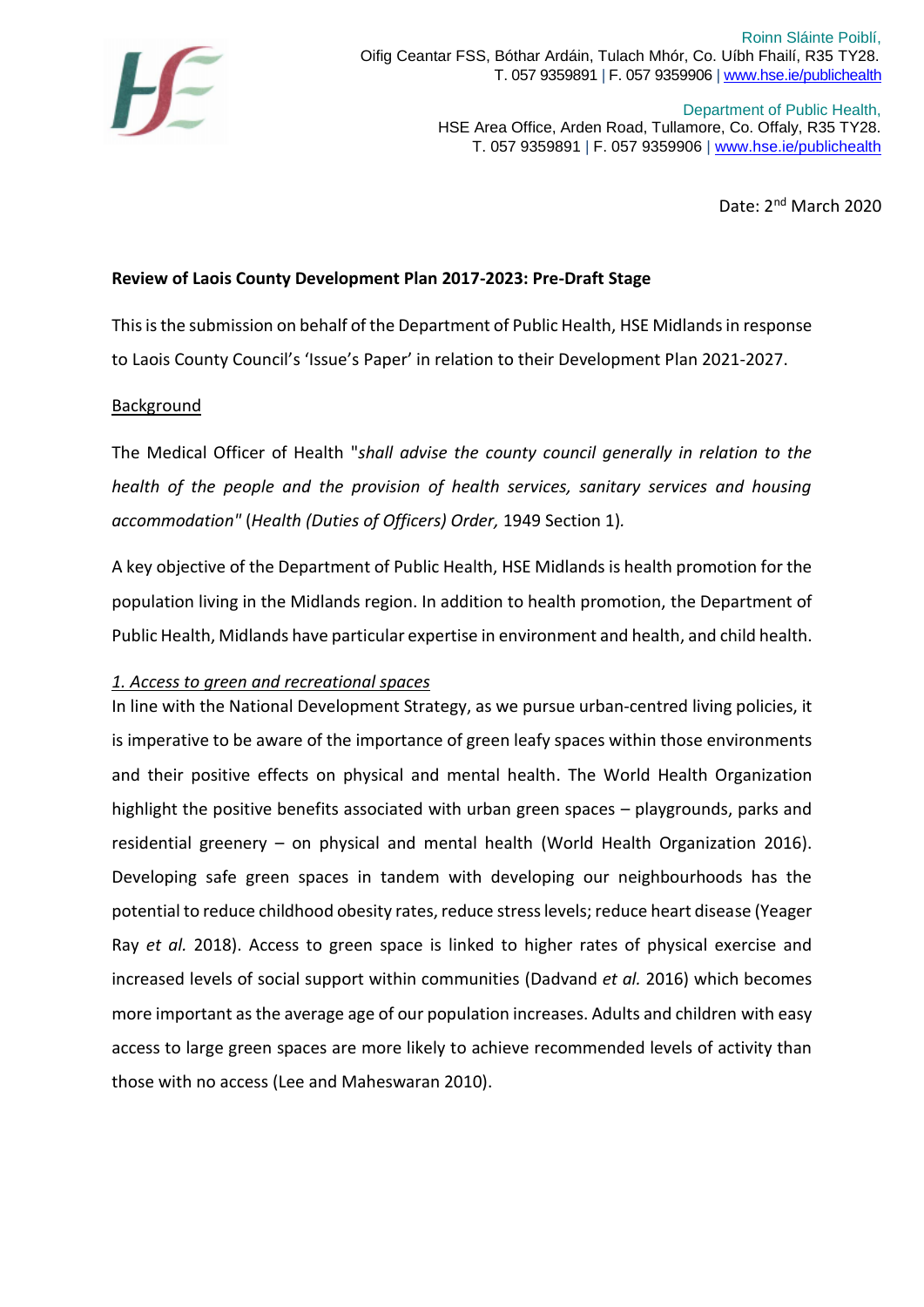More generally, we would recommend that a Health Impact Assessment (HIA) is conducted for all major developments. The European Centre for Health Policy define a HIA as "a combination of procedures, methods and tools by which a policy, programme or project may be judged as to its potential effects on the health of a population, and the distribution of those effects within the population," (World Health Organization 2020) The Gothenburg

Consensus outlines the principles of HIA. The HIA process should be open, transparent, ethical, equitable, robust methods must be used, actively engage with and involve a wide range of stakeholders, inform sustainable policies – both in the long and short term, and democratic by emphasising the rights of people to participate in major decisions that affect their lives and enable them, via the HIA process, to participate and contribute to the decisionmaking process (Wales HIA Support Unit 2011; Pg 7).

A HIA can be prospective – carried out at the start of the development of a project or proposal; concurrent – is carried out at the same time as the project is being implemented; or retrospective – used as an evaluation tool to assess the effect of an existing project (Wales HIA Support Unit 2011; Pg 10).

Both HIAs and Environmental Impact Assessments are crucial to understanding the impacts of housing, agricultural and transport infrastructural developments on surrounding environs with respect to public health and climate change.

#### *2. Adequate Housing*

The effects of inadequate housing are most acute among children and young adults. In January 2020 there were a total of 25 families homeless in the Midlands region, including 56 dependents under age 18 (Department of Housing, Planning and Local Government 2020). The detrimental effects of homelessness on mental and physical health is especially serious in children, with potential lifelong impacts (Ombudsman for Children's Office 2019). Children living in homelessness or in inadequate housing are more prone to poor nutrition and obesity; have higher rates of asthma and respiratory illness; they are more likely to have low birth weight and preterm pregnancy; poorer emotional and mental health and increased behavioural difficulties; lower rates of childhood immunisation; poorer educational opportunities; less access to developmental opportunities, play, recreation and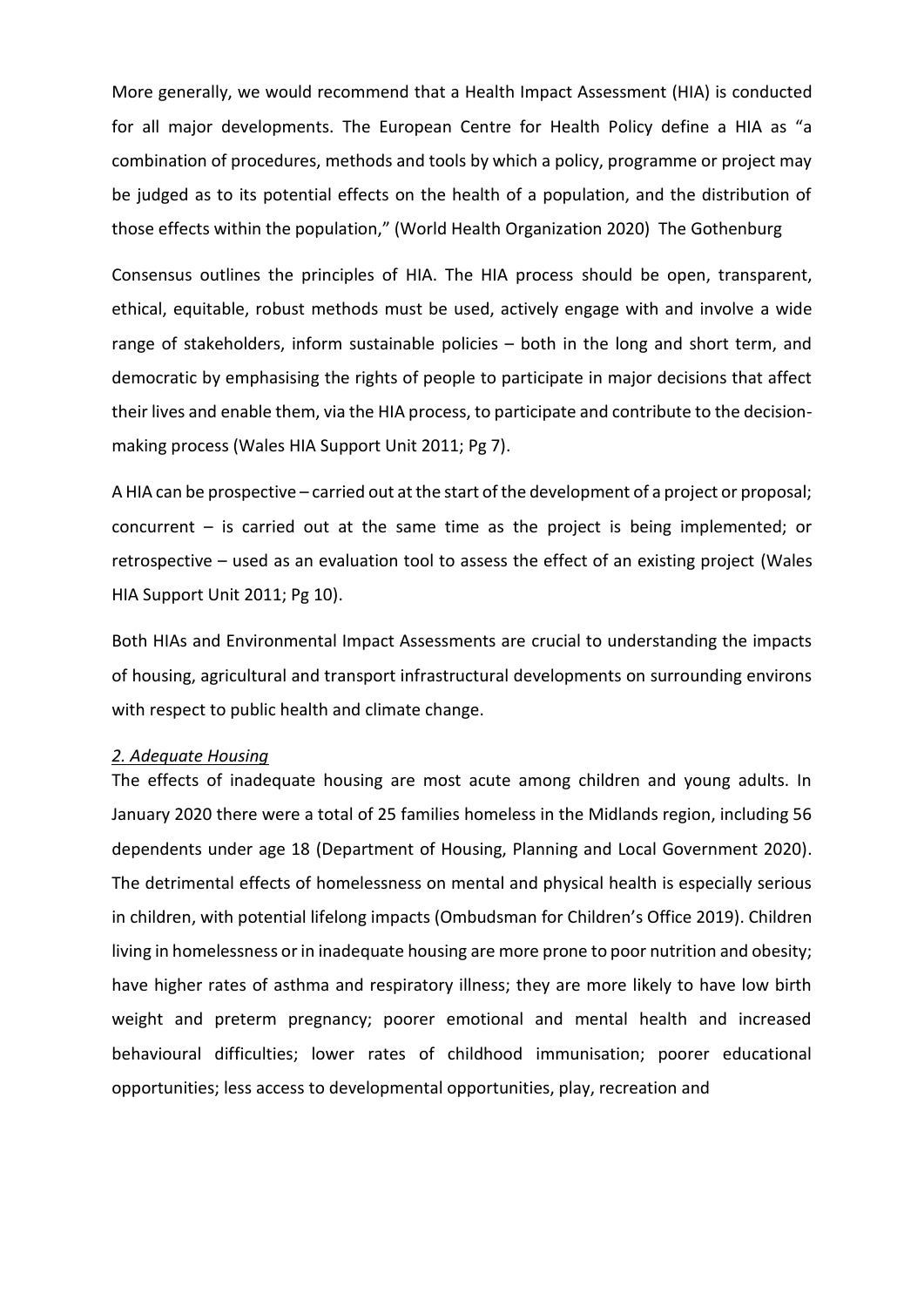social activities; and are more likely to experience difficulties in their relationship with their parents (Faculties of Public Health Medicine and and Paediatrics, Royal College of Physicians of Ireland 2019). It is therefore imperative that providing adequate housing for families be a priority of Laois County Council through the provision of affordable quality housing with secure tenancies.

## *3. High quality and affordable childcare provision*

High quality, affordable and accessible childcare is central to the Social, Community and Recreational Strategy and to economic growth and sustainability. The National Development Plan cites ensuring quality and supply of sufficient childcare places as a priority (Department of Public Experditure and Reform 2019), this is also included as a priority in the National Development Strategy 2018 – 2027 (Government of Ireland 2018; Pg 93). To enable families to access sufficient quality childcare, it must be affordable. As we reach full employment, childcare is one of the fundamental requirements to support women that wish to participate in the labour market to do so. International evidence shows that increased female labour force participation helps to realise the economy's full potential. It also works to decrease deprivation, leading to better population health outcomes. "Access to affordable childcare is inherently linked to creating an equitable society, sustainable communities and a thriving economy," (National Development Strategy 2018 – 2027; pg 92). Funding mechanisms for affordable childcare to support those that wish to participate in the workforce should be investigated.

When planning quality childcare facilities it is important to take into account a number of factors, mainly associated with infection control. For example, consideration should be given to the safety of the location of the childcare facility and the layout with regard to controlling infection by minimising footfall within the facility and restricting interactions between children within different rooms as much as possible. Each room should be self-sustainable with respect to eating and changing facilities, with a central kitchen located separately to the rooms where the children are cared for.

### *4. Infrastructure*

Increase accessibility to public transport (infrastructure and frequency) to encourage change to people's travel behaviours. As key service towns are developed and expanded, consideration should be given to providing transport alternatives within those key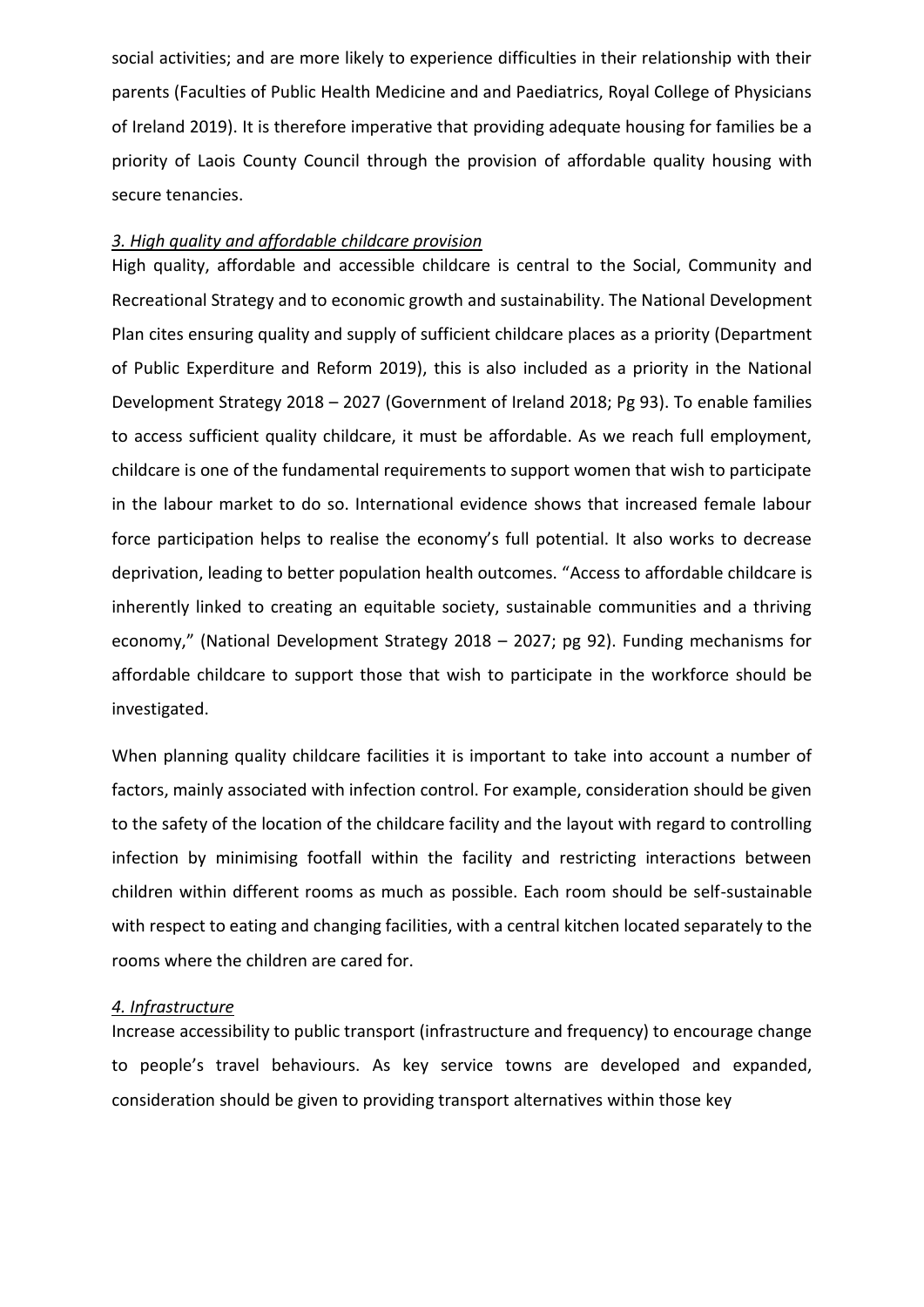population hubs, to encourage a shift away from private vehicle use. This would decrease the potential for air pollution within those areas and reduce the need for large concrete parking facilities, thereby increasing the potential for development of green leafy spaces within towns. Alternatives to private car would also increase opportunities for social interaction and generate greater social capital within communities (Leyden 2003).

As part of the national drive to reduce carbon emissions and encourage more people to leave their cars at home, safe walking and cycling routes close to towns and villages in County Laois should be developed and maintained. Walking and cycling routes which encompass main hubs with schools and sports facilities so as to encourage and enable families to walk to school and sport practice and fixtures. This would complement the CleanAir@School initiative being run across the country by the EPA and the EEA which raises awareness on the impacts of road transport on air quality among school children and their parents (Environmental Protection Agency 2019). It also aligns with the '10 minute settlement concept' as suggested in the Eastern & Midland Regional Assembly Regional Spatial & Economic Strategy 2019-2031, whereby necessary services are accessible within ten minutes of walking or cycling.

The Eastern & Midland Regional Assembly Regional Spatial & Economic Strategy 2019-2031 highlights the importance of integrating land use and transport planning for the purposes of sustainable development. Incorporating walk and cycle ways into new developments is imperative to achieving sustainable development and encourages a shift away from private car use. The number of people aged 85 is projected to double in the Midlands region by 2031. Health promotion and maintenance over the life course by helping people to stay active and healthy increases the number of healthy years a person lives, which is particularly important policy given the increases predicted in numbers of our older population.

## *5. Safe drinking water*

Ireland has the highest rate of Verotoxigenic E. Coli in Europe (European Food Safety Authority and European Centre for Disease Prevention and Control 2019), a potentially fatal infectious disease, from which about one in ten children affected develop the severe complication Haemolytic Uraemic Syndrome (HUS) requiring kidney dialysis and other intensive care treatment. In 2012, this Department of Public Health found up to 82.7% of such cases in the Midlands were linked to drinking water (Kelly and Fallon 2019) including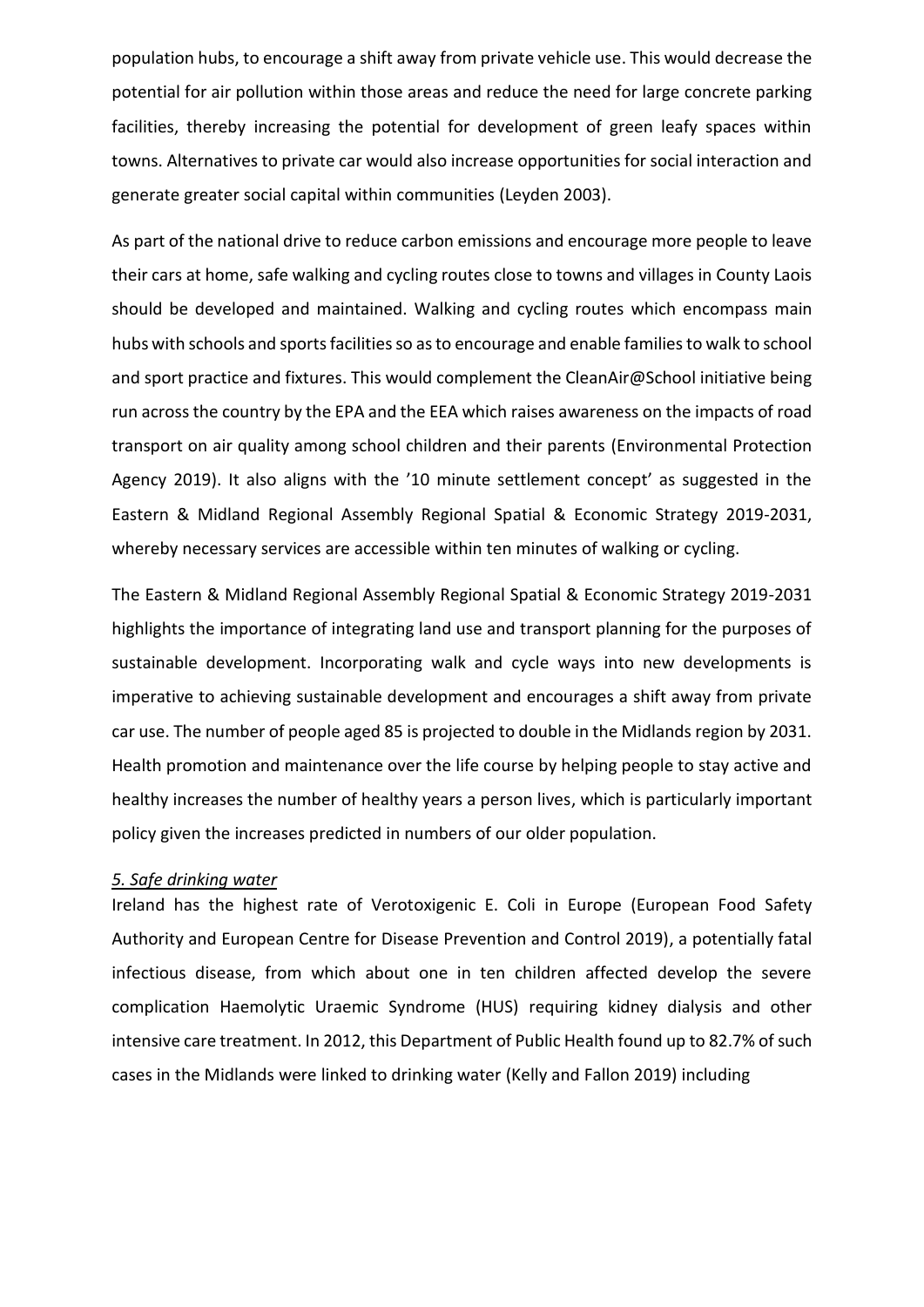finding the outbreak organism in the water supply. In our statutory investigations we find that private wells are rarely built in accordance with Institute of Geologists of Ireland guidelines, leaving the drinking water vulnerable to contamination. Much of County Laois has significant groundwater vulnerability (Geological Survey Ireland 2020) and so planning decisions need to take these matters, and other risks for VTEC (also called STEC), Cryptosporidiosis and other zoonooses, into account when providing planning permission to houses and other developments that will be developing their own water supply.

# References

- Dadvand, P., Bartoll, X., Basagaña, X., Dalmau-Bueno, A., Martinez, D., Ambros, A., Cirach, M., Triguero-Mas, M., Gascon, M., Borrell, C., Nieuwenhuijsen, M.J. (2016) 'Green spaces and General Health: Roles of mental health status, social support, and physical activity', *Environment International*, 91, 161–167, available: http://www.sciencedirect.com/science/article/pii/S0160412016300666.
- Department of Housing, Planning and Local Government (2020) *Homeless Report January 2020*, Dubllin.
- Department of Public Experditure and Reform (2019) 'Project Ireland 2040', available: https://www.gov.ie/en/policy/project-ireland-2040-policy/.
- Environmental Protection Agency (2019) *Air Quality in Ireland 2018* [online], available: https://www.epa.ie/pubs/reports/air/quality/Air%20Quality%20In%20Ireland%2020 18.pdf.
- European Food Safety Authority and European Centre for Disease Prevention and Control (2019) *The European Union One Health 2018 Zoonoses Report* [online], available: https://efsa.onlinelibrary.wiley.com/doi/pdf/10.2903/j.efsa.2019.5926.
- Faculties of Public Health Medicine, and Paediatrics, Royal College of Physicians of Ireland (2019) *The Impact of Homelessness and Inadequate Housing on Children's Health.*, Royal college of Physicians of Ireland, available: https://rcpi-livecdn.s3.amazonaws.com/wp-content/uploads/2019/11/Impact-of-Homelessness-fullposition-paper-final.pdf.
- Geological Survey Ireland (2020) Geological Survey of Ireland Groundwater Data Viewer [online], available: https://dcenr.maps.arcgis.com/apps/webappviewer/index.html?id=7e8a202301594 687ab14629a10b748ef.
- Government of Ireland (2018) *Project Ireland 2040: National Development Plan 2018-2027* [online], available: https://www.gov.ie/pdf/?file=https://assets.gov.ie/831/130718120306-5569359- NDP%20strategy%202018-2027\_WEB.pdf#page=1.